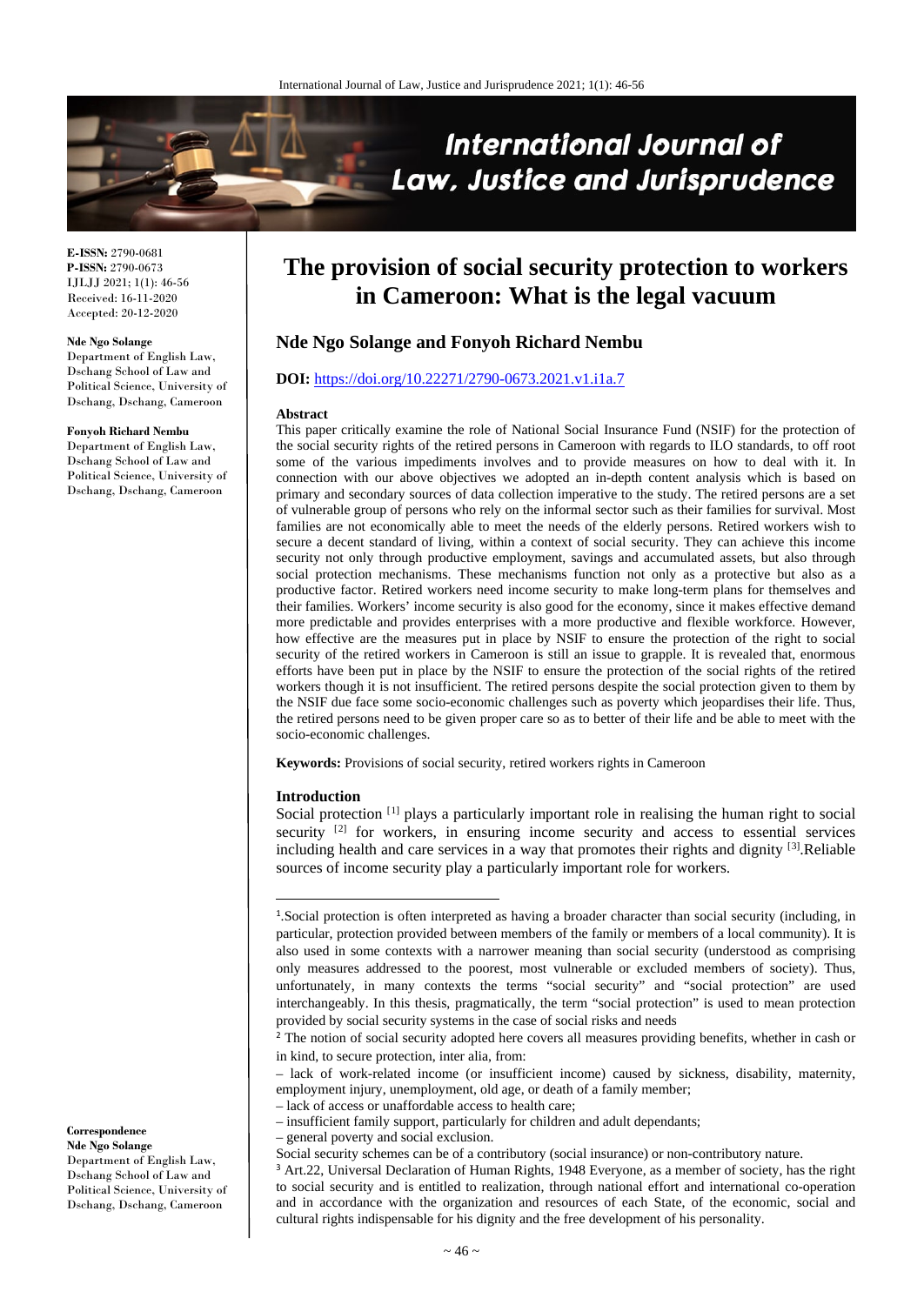As people grow older, they can rely less and less on income from employment for a number of reasons [[4](#page-1-0)]. A social security system enhances people's welfare by protecting them against social risks which enable them to pursue a decent life. Social protection provides the essential needs for human survival and also improves the lives of individuals and societies by developing the human capital, facilitating structural change and the promotion of social justice and economic dynamism [[5\]](#page-1-1).

The international community saw the need to effectively protect this right as a basic right in the guarantee of other human rights and obligations of retired workers and to this effect offered some provisions to ensure effective protection. According to the United Nations Declaration on Human Rights of 1948, "*everyone, as a member of society, has the right to social security"* [[6](#page-1-2)] *.* On its part, article 25 further stipulates that, *"…the right to security in the event of unemployment, sickness, disability, widowhood, old age or other lack of livelihood in circumstances beyond his control".* But the focus in this work is the social security right of the retired workers. To ensure this protection both at the international, regional and national levels, the legislators have been actively engaged in drafting regulations with the aim of protecting the social security right of retired workers. Cameroon has undergone enormous evolution in Social security scheme dating back as far as pre-colonial period. Before Cameroon gained her statehood, social security and protection of the retired or elderly was an entire affair of the family. The younger generation was at the centre of protecting the old and as a result, these led to the expansion of the family vital role of male dominance. Under the colonial era, western form of social security was introduced in the colony. However, this was only limited to pension scheme for those working under colonial entity with direct links to either the French or British<sup>[[7](#page-1-3)]</sup>.

Before colonisation, pension law in its modern form was not known in Cameroon. Instead, the people engaged in mutual and social undertakings [[8\]](#page-1-4). This self-reliance scheme could not keep pace with the establishment of large plantations and industries as colonisation took roof. Permanent workers were being recruited and had to be paid salaries and wages. The introduction of plantations in British Cameroon came with large scale employment of workers who abandoned their own farms to work for their new employers. As these plantations were established along the coastal line, notably Victoria, this resulted in the migration of Cameroonians, especially from the Bamenda hinterlands to the coastal

l

regions<sup>[[9](#page-1-5)]</sup>. These workers were only able to stay out of work during public holidays and non-working days and the employment was to last as long as their work was efficient and profitable. As full time workers, remuneration was weekly, fourth nightly, or monthly. As the workers became inefficient or unprofitable, they were sent away without any compensation and the aged had to turn to their families for assistance. As a result of this hardship, a scheme was developed to cater for the welfare of workers after retirement.

By this scheme, employers and employees contributed some part of their salary. This money was deducted before salaries were paid and at the end of the workers working life, such money were computed and a lump sum paid back to him as retirement benefits or gratuity. Such traditional means was devised to ensure the protection of the household and the people at large against misfortune or suffering.

The first attempt in British Cameroon to draw up a beneficial pension scheme was in 1922 but unfortunately it was applicable only to workers of the civil service who at the time were mainly the personnel of the national security [[10](#page-1-2)]. In fact, pension was paid only to workers who held positions that were termed pensionable offices [[11](#page-1-6)]. In French Cameroon, Social protection started in the Republic of Cameroon on the 9<sup>th</sup> February 1946 with the introduction of family allowances provided by the Expatriates Family Allowances Fund, for French citizens employed in private undertakings<sup>[[12](#page-1-7)]</sup>.

After Cameroon gained its independence from both the French and British in 1960 and 1961 respectively, in 1969 the first regulatory framework in social security was put in place and limited to social insurance. The Preamble of the Cameroonian Constitution of 18 January 1996 as amended foresees the protection of the elderly as a national duty. Several legislative and regulatory texts reinforce the protection of these rights. Institutionally, many ministerial departments (namely: public health, labour and social security, public service and administrative reform, economy and finance, social affairs, women empowerment and family) cooperate to promote the dignity and to the valorisation of the retired workers. In spite of the socioeconomic and political changes originating from social organisation, the elderly represents an asset/relief in most families and communities but some are abandon.

To guarantee the social security rights of the retired persons, it is necessary to establish measures to ensure the stability of income of old persons because it serves as a guarantee to other rights like health care and contribution to the society. Nevertheless, Social protection is not only a contributing factor to economic development as discussed by International organisations such as the World Bank, but it is

<u>.</u>

<span id="page-1-0"></span><sup>4</sup> Social protection for older persons: key policy trends and statistics / International Labour Office, Social

Protection Department. - Geneva: ILO, 2014 (Social protection policy paper; No. 11, ISSN: 1020-9581; 1020-959X

<span id="page-1-5"></span><span id="page-1-1"></span><sup>5</sup> Bonila GA, Gruat JV. Social Protection, a Life-Cycle Continuum investment for Social Justice, poverty reduction and sustainable development, Social Protection Sector, ILO, Geneva 2003.

<span id="page-1-2"></span><sup>6</sup> Article 22 of the UN Declaration on Human Rights of 1948.

<span id="page-1-7"></span><span id="page-1-6"></span><span id="page-1-4"></span><span id="page-1-3"></span><sup>7</sup> Nkwawir Bongka M. G. (2010), Social Protection of the Elderly in Cameroon, Masters Dissertation, Oslo University College, p. 25. <sup>8</sup> For instance in matters of agriculture, the extended family operated as a social undertaking. As produce increased, a farmer could call upon a whole village or group of persons, notably a njangi group to work on his farm. Such groups were not paid but were treated to food and drinks as a sign of gratitude or compensation for the work done.

<sup>9</sup> Njong J. Poverty among the Elderly in Cameroon. Bamenda, Cameron 2004.

<sup>10</sup> Achancho AE. An Assessment of Pension Insurance on the Socio-Economic Life of the Retired Population in Buea-Cameroon, Open Journal of Social Sciences 2016;4:192-202. http://dx.doi.org/10.4236/jss.2016.44028.

<sup>&</sup>lt;sup>11</sup> Gillion C. The Development and Reform of Social Security Pensions: The Approach of the International Labour Office International Security Review 2000;53:35-63. http://dx.doi.org/10.1111/1468-246X.00062 <sup>12</sup> Nkwawir Bongka MG. op. cit 2010, 3.

 $\sim$  47  $\sim$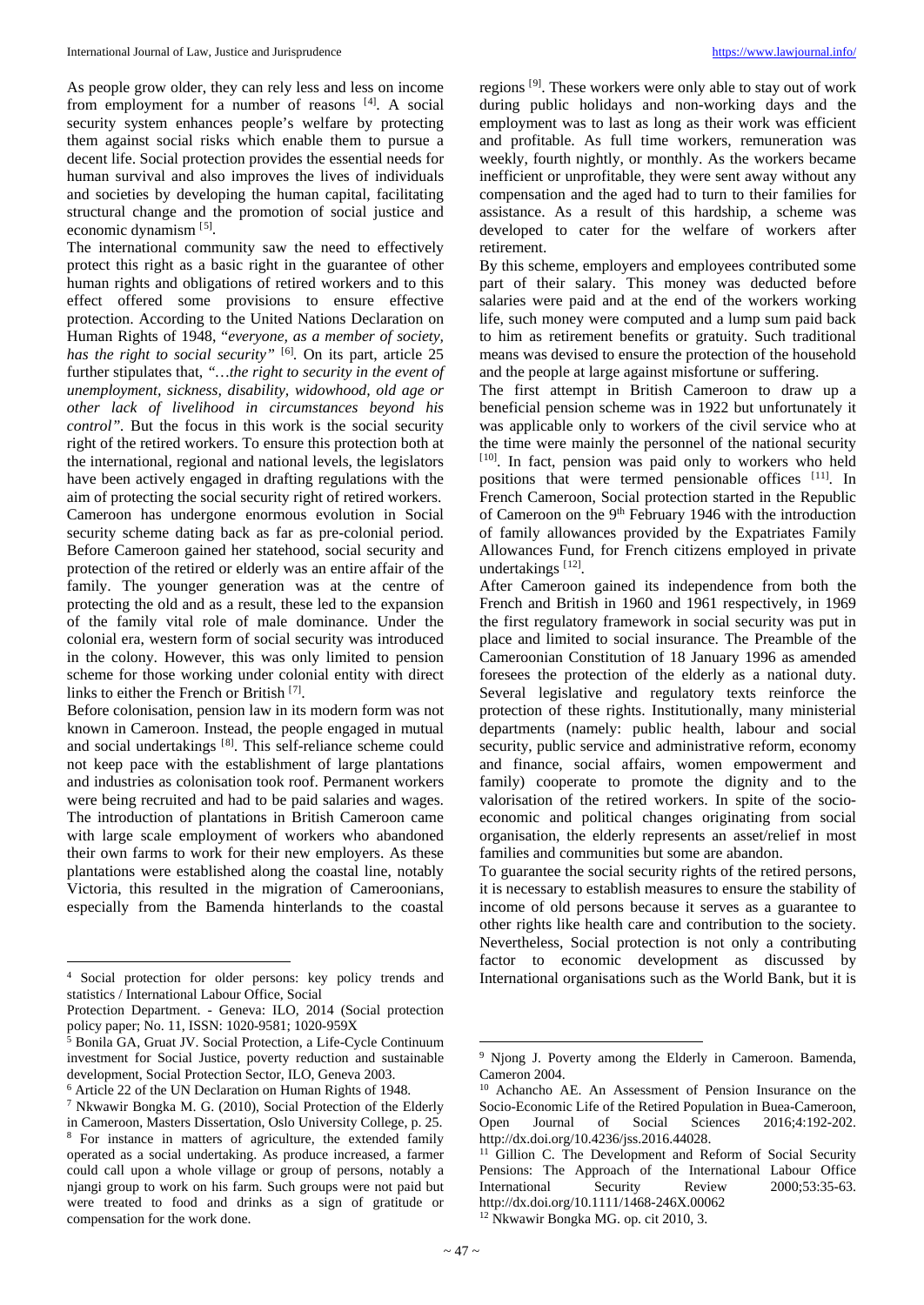also a means to social stability and democratic participation by most groups in society [[13\]](#page-2-0).

With this, in many countries Cameroon inclusive, public pension systems becomes a foundation on which at least basic income security has been built. Income security at old age depends also on the availability of and access to publicly provided social services provided free or at low cost including health care and long-term care. If secure and affordable access to such services is not provided, older persons and their families are often pushed into poverty [[14\]](#page-2-1). Old-age pensions can certainly have a major impact on the livelihoods of households with an elderly person, but more widely spread benefits would be needed to have a substantial impact on the reduction of poverty for the entire population. Benefits for families with children can have an important impact on the reduction of poverty, as shown by some cash child benefit programmes in a development context. In terms of both the number of recipients and of total expenditure, the retirement pensions are undoubtedly the most important benefit provided by the Cameroon "Social Security System" [[15](#page-2-2)].

The international Labour Convention leave the protection, the maintaining and the establishment of persons to benefits from this social security are to be determined by the member states [[16\]](#page-2-3) . The convention provides, National legislation shall provides for the maintenance of rights in course of acquisition in respect of contributory invalidity, old-age and survivors' benefits under prescribed conditions [[17](#page-2-4)]. In Cameroon, the government saw the need to ensure this protection by adopting and putting in place an institution to take into consideration the social security rights of the old person. This is in line with Convention No. 128 on invalidity, old age and survival benefits. The Convention provides, where the administration is not entrusted to an institution regulated by the public authorities or to a government department responsible to the legislature, representatives of the persons protected, shall participate in the management under prescribed conditions. National legislation may equally decide as to the participation of

 $\overline{\phantom{a}}$ 

<span id="page-2-8"></span><span id="page-2-7"></span><span id="page-2-6"></span><span id="page-2-4"></span>17Article 30 of the Invalidity, Old-Age and Survivors' Benefits Convention, 1967 (No. 128).

representatives of employers and of the public authorities in the management [[18\]](#page-2-5).

### **1. The objectives of social security for workers**

Social security schemes are meant to provide access to health care and income security, i.e. minimum income for those in needs and a reasonable replacement income for those who have contributed in proportion to their level of income. The Income Security Recommendation, 1944 (No. 67), for instance, focuses on compulsory national social insurance schemes, which in principle also cover the selfemployed, and provides for social assistance. In practice, however, it has been very difficult to implement this concept in the case of workers, such as many of the selfemployed, who have irregular patterns of income, for whom the concept of earnings itself is difficult to measure and who generally have different social security needs and priorities. The emergence of new contributory schemes for workers in the informal economy has highlighted this need for a wider concept <sup>[[19\]](#page-2-6)</sup>. However, the highly covered risks are; Firstly, old-age that causes the inability of the worker to be actively involved in service or be in active service. This is situated around 60 years old in Cameroon (There is some talk about 60 years old for normal old-age pension and from 50 to 59 years old for early old-age pension)<sup>[[20](#page-2-7)]</sup>.

Invalidity that causes the untimely retirement of the drill of wages activity. An invalid worker is the one who has undergone a permanent decrease of his physical and mental capacities, making him unable to earn more than the third (one third) of the remuneration that a worker of the same qualification can have by working.

Decease that brings out single-parent families and the loss of incomes. Its cover helps to pay allowances to the entitled of a deceased insured or to those who have supported the expenditures related to the funeral charges and financial charges related to medical checks [[21](#page-2-4)].

Persons covered in the branch of pensions receive their allowances as long as the live in Cameroon, except in case of reciprocity agreement with the country under the jurisdiction of which the insured is, and in which he is residence. Without any reciprocity agreement, the NSIF suspends the payment of the allowances of the branch Normal Old Age Allowance (NOAA)

The social security system in Cameroon is the distribution system, where the working population contributes for the non-working population, unlike capitalisation where the worker receives, when he retires, only an allowance corresponding to vested effort of capitalised savings. Considering weaknesses of each of both systems, the actual tendency is an incentive combined systems that support distribution and capitalisation [[22\]](#page-2-8).

## **A. Enabling access to health services of workers through social security**

The ILO's ultimate objective in the field of social health protection is:

<span id="page-2-0"></span><sup>13</sup>World Bank (2000). Pension and Social Security in Sub Saharan Africa. Washington D.C.

<span id="page-2-1"></span><sup>14</sup>Social protection for older persons: key policy trends and statistics / International Labour Office, Social

Protection Department. - Geneva: ILO, 2014 (Social protection policy paper; No. 11, 1; ISSN: 1020-9581; 1020-959X.

<span id="page-2-2"></span><sup>&</sup>lt;sup>15</sup> Jutting, J. (2000), Social Security Systems in Low-Income Countries: Concepts, Constraints and the Need for Cooperation, *"*International Social Security Review, 53, 3-24. http://dx.doi.org/10.1111/1468-246X.00102.

<span id="page-2-5"></span><span id="page-2-3"></span><sup>&</sup>lt;sup>16</sup> In Cameroon, social security was introduced after the Second World War (1939-1945). First, we had the Expatriate Family allowances Clearing Fund. Sometimes later, it was transmitted to the Family Allowances Clearing Fund that becomes the National Social Insurance Fund in 1967. It only paid family benefits. In 1969, Law n° 69/LF/18 of November 10th, 1969, introducing a plan of Old-age Pension Insurance, of Invalidity and Decease. That law consecrated the birth of the old-age branch in Cameroon. But, it is only from July 1<sup>st</sup>, 1974 that the said law was enforced, following the signature of Decree n° 74/733 of August 19<sup>th</sup>, 1974 related to its implementation. The first allocations paid by the National Social Insurance Fund took effect on July 1, 1976.

<sup>18</sup> Ibid, article 36.

<sup>&</sup>lt;sup>19</sup> International Labour Conference (2001), Social security: Issues, challenges and prospects, sixth item on the agenda, Report IV, Geneva, p.8.

<sup>20</sup>OndoTsango Y. M. N. Old-Age, Invalidity and Death Pension benefits, presentation to the NSIF, p.4.

 $21$ Ibid. 22Ibid.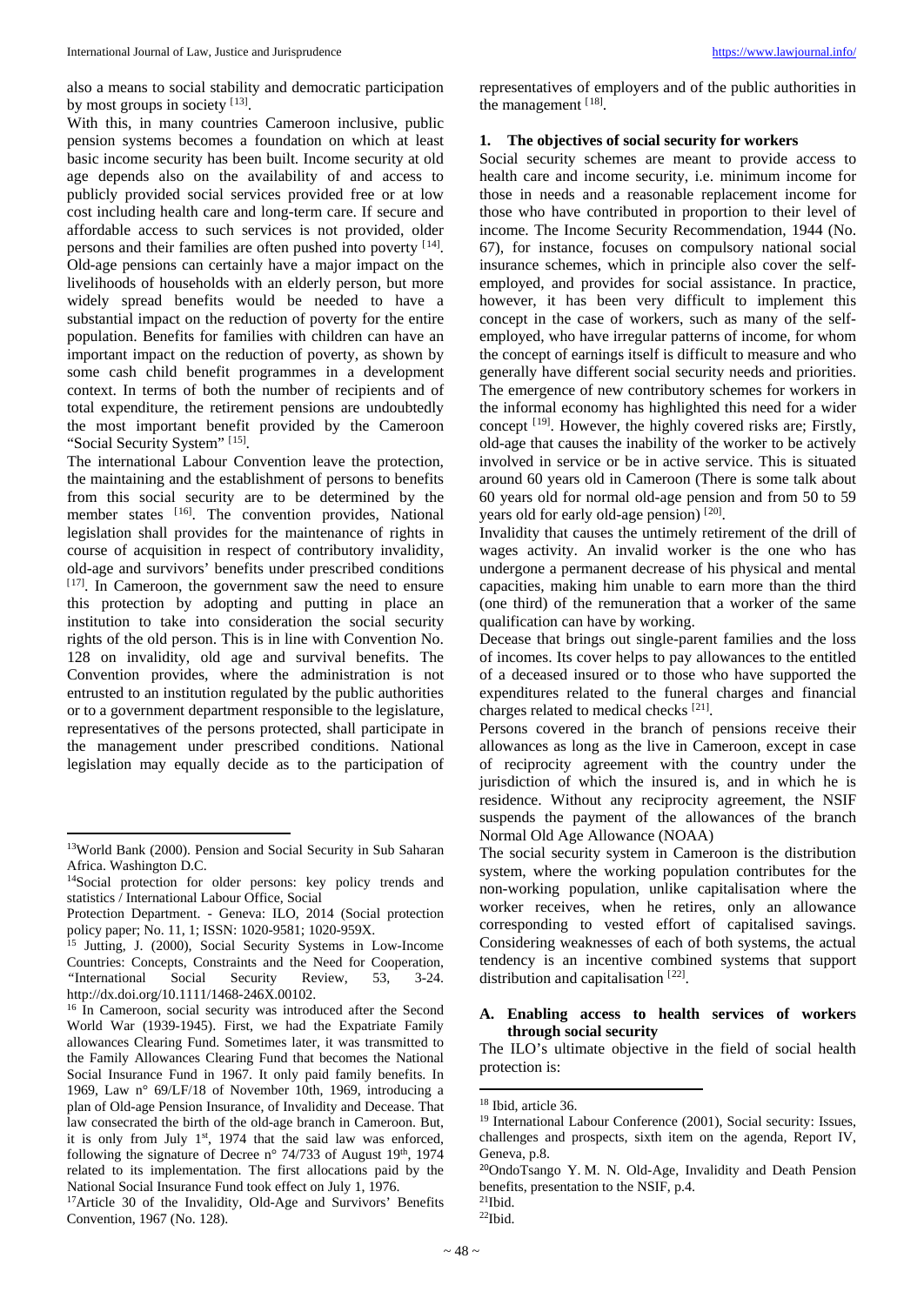*To achieve universal social health protection coverage defined as effective access to affordable health care of adequate quality and financial protection in case of sickness*  [[23](#page-3-0)] *.*

The CRPD <sup>[[24](#page-3-1)]</sup> is the first United Nations human rights treaty that was adopted in the twenty-first century [[25](#page-3-2)] . The Convention aspires "to promote, protect and ensure the full and equal enjoyment of all human rights and fundamental freedoms by all persons with disabilities, and to promote respect for their inherent dignity".

The right to health as a fundamental human right has been recognised for the first time at the international level in the WHO Constitution  $[26]$  $[26]$  $[26]$ , which established that "The enjoyment of the highest attainable standard of health is one of the fundamental rights of every human being" (Preamble). The WHO Constitution also affirms that "health is a state of complete physical, mental and social well-being and not merely the absence of disease or infirmity." The UDHR of 1948 contains a similar formulation (Article 25)  $[27]$  $[27]$  $[27]$ . The UDHR focuses on the concept of "adequate standard of living" although clearly affirms that the ultimate goal of the enjoyment of this right should have been the "health and well-being" of the individual. Thus, the right to health is indivisible, interrelated, and interdependent with other human rights, such as housing, social security, and medical care itself. Over time, the acknowledgment of health as a human right was reiterated in a wide array of formulations, in several international and regional human rights treaties [[28](#page-3-5)].

The importance of wide social security coverage is underscored by the Sustainable Development Goals (SDG). SDG calls upon countries to implement nationally appropriate social protection systems for all, including floors for reducing and preventing poverty  $[29]$  $[29]$ . It is also reflected in SDG 3.8<sup>[[30\]](#page-3-7)</sup>, 5.4<sup>[[31\]](#page-3-8)</sup> and SDG 8.5<sup>[[32](#page-3-9)]</sup>.

Although social security is a human right, extensive coverage is not yet a reality for a majority of the world's population. Only 45% of the global population is effectively covered by at least one social protection benefit while the remaining 55% as much as 4 billion people are left unprotected [[33](#page-3-10)].

# **B. Social security guarantees income for workers**

It is a well-known fact that, limited earnings capacity as a result of severe disability constitutes a major poverty risk for men and women with disabilities and their families. Invalidity pensions, also often referred to as disability pensions, provide income protection for insured persons who are no longer able to engage in any employment, or who have reduced earnings capacities as a result of disability. Such contributory pensions are complemented by non-contributory disability benefits, whose scope of coverage is wider than the insured population. Most countries in which social security is fairly developed usually have a pension system in place. This typically consists of several pension schemes that either cover certain groups of the population or have different specific objectives. Many, but not all, of those pension schemes cover the risks of old age, disability and survivorship. In many high-income countries, pension systems have proved effective in reducing income poverty and other forms of poverty among older people [[34\]](#page-3-11).

Social protection in Cameroon encountered two phases of evolution:

- 1. Pre-independence: Before the country achieved independence on 6 December 1945, the ex-colonial power, France, set up a compensation fund for family benefits, with its headquarters in Douala.
- 2. Post-independence: Cameroon saw social protection formalised in law (n°  $67 / LF / 08$ ) on 12 June 1967, establishing the National Social Security Fund (NSSF) and the Labour Code (Act No. 92/007) on 14 August 1992.

<sup>30</sup> Achieve universal health coverage, including financial risk protection, access to quality essential health-care services and

<span id="page-3-0"></span><sup>&</sup>lt;sup>23</sup> This was first formulated in the Medical Care Recommendation, 1944 (No. 69), which in its paragraph 8 provides that "the medical care service should cover all members of the community, whether or not they are gainfully occupied". The universality of the right to health care is also formulated in the Declaration concerning the aims and purposes of the International Labour Organization (Declaration of Philadelphia), 1944, which states as follows: "The Conference recognizes the solemn obligation of the International Labour Organization to further among the nations of the world programmes which will achieve: …. (f) the extension of social security measures to provide a basic income to all in need of such protection and comprehensive medical care;…". In addition, the 1948 Universal Declaration of Human Rights provides in its Article 25 (1) that "everyone has the right to a standard of living adequate for the health and well-being of himself and of his family, including food, clothing, housing and medical care and necessary social service ser services, and the right to security in the event of unemployment, sickness, disability, widowhood, old age or other lack of livelihood in circumstances beyond his control".

<span id="page-3-7"></span><span id="page-3-6"></span><span id="page-3-1"></span><sup>&</sup>lt;sup>24</sup> The Convention on the Rights of Persons with Disabilities was adopted on 13 December 2006 and entered into force on 8 May 2008 together with its Optional Protocol.

<span id="page-3-2"></span><sup>25</sup> On the Convention in general, Marchisio *et al*. (2010).

<span id="page-3-11"></span><span id="page-3-10"></span><span id="page-3-9"></span><span id="page-3-8"></span><span id="page-3-5"></span><span id="page-3-4"></span><span id="page-3-3"></span><sup>&</sup>lt;sup>26</sup> The WHO Constitution was adopted by the International Health Conference held in New York from 19 June to 22 July 1946, signed on 22 July 1946 and entered into force on 7 April 1948. <sup>27</sup> Article 25 of the UDHR states that "Everyone has the right to a standard of living adequate for the health and well-being of himself and of his family, including food, clothing, housing and medical care and necessary social services, and the right to security in the event of unemployment, sickness, disability, widowhood, old age or other lack of livelihood in circumstances beyond his control." <sup>28</sup> For instance, the right to health is contained in sectorial treaties like the CERD of 1965 (Article 5), the ICESCR of 1966 (Article 12, para. 1), the CEDAW of 1979 (Article 12, para. 1), the CRC of 1989 (Article 24, para. 1).

<sup>29</sup> SDG 1.3 implement nationally appropriate social protection systems and measures for all, including floors, and by 2030 achieve substantial coverage of the poor and the vulnerable

access to safe, effective, quality and affordable essential medicines and vaccines for all.

<sup>&</sup>lt;sup>31</sup> Recognise and value unpaid care and domestic work through the provision of public services, infrastructure and social protection policies and the promotion of shared responsibility within the the household and the family as nationally appropriate.

<sup>&</sup>lt;sup>32</sup> By 2030, achieve full and productive employment and decent work for all women and men, including for young people and persons with disabilities, and equal pay for work of equal value.

<sup>33</sup>International Labour Organisation (ILO), (2017). *World Social Protection Report (2017-19).* Accessible: http://www.ilo.org/wcmsp5/groups/public/---dgreports/---dcomm/- --publ/do...

<sup>&</sup>lt;sup>34</sup> OECD: Growing unequal? Income distribution and poverty in OECD countries, Part III (Paris, 2008).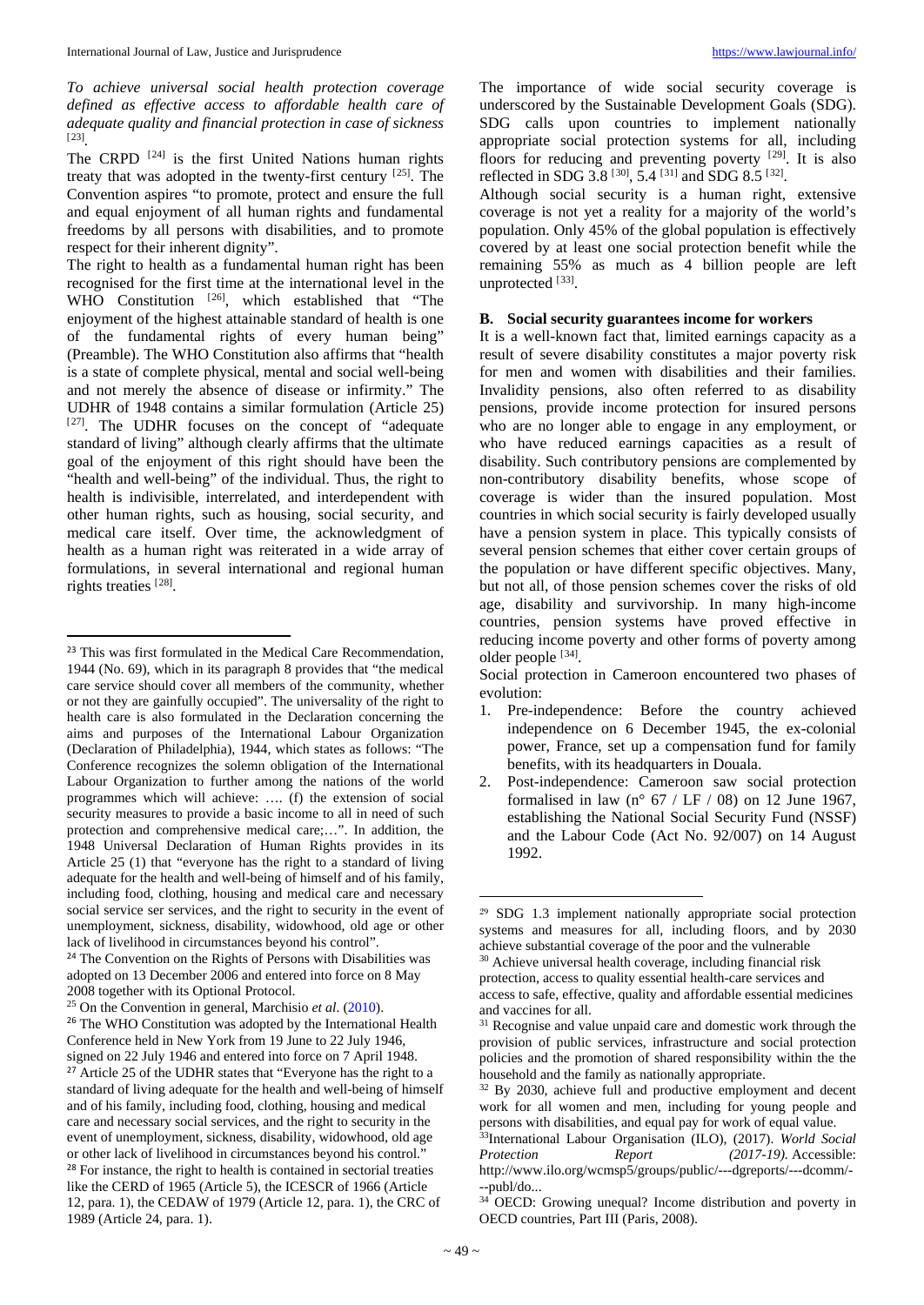Beyond the Labour Code, there are several other Decrees and Ministerial Orders that govern the relationship between employees and employers in the country. Cameroon like most African countries faces serious challenges in extending social security coverage to a greater part of the population, especially to those in the informal sector.

The informal sector in Cameroon is comprised of microenterprises operated on a small scale by individual entrepreneurs, as well as of producers for own-account, and paid employees who are not covered or not contributing to social security [[35](#page-4-0)].

The Cameroonian informal sector, which officially occupies 90% of the active population in the country, is as productive as that of countries with a much higher economic output in Africa. According to an International Monetary Fund (IMF) report, the informal sector in Cameroon contributes 20 to 30% to the creation of the country's Gross Domestic Product  $(GDP)^{[36]}$  $(GDP)^{[36]}$  $(GDP)^{[36]}$ .

To effectively achieve these objectives, the Cameroon legislator instituted the National Social Insurance Fund (NSIF), commonly known by its French acronym CNPS [[37](#page-4-2)] to carter for social security protection of all workers in Cameroon but for civil servants and workers governed by a special statute. In order to effectively execute its mission, it is necessary to determine the main mission of the NSIF and the resources use by the NSIF to achieve its mission.

### **2. The mission of the NSIF**

 $\overline{\phantom{a}}$ 

In order to effectively execute its mission, it is necessary to determine the main mission of the NSIF and the resources use by the NSIF to achieve its mission.

### **A. The main mission of the NSIF Centers**

The contributions of the social insurance are its main sources of revenue; the main mission of the NSIF is essentially oriented in two directions:

- The recovery or collection of contributions;
- Payment to the rightful persons such as retired persons, pensioners and their beneficiaries of the claims.

The NSIF also seeks to harmonise the treatment due to the beneficiaries of each categories, accelerate and render more trustworthy the procedures of taking charge of beneficiaries and to further humanise the relationship with users.

These measures are fundamental because the role of the NSIF in governmental policy of fighting poverty is essential. But the services of NSIF centre is mostly and directly concerned with the people facing some difficulties such as old age, industrial accident victims, family allowance, etc.

The general objectives of the pension scheme or social insurance as noted by Gillion  $[38]$  $[38]$  $[38]$  include;

<span id="page-4-5"></span>International Labour Office,"*International Security Review*

- The extension of coverage to all members of the population;
- Protection against poverty in old age, during disability or on death of the wage earner for all members of the population;
- Provision of an income, in replacement of earnings lost as a result of voluntary or involuntary retirement for all those who have contributed;
- Adjustment of this income to take account of inflation and at least to some extent, of the general rise in living standards; and
- Creation of an environment for the development of additional voluntary provisions of retirement income;

# **B. The beneficiaries**

Within the framework of the execution of its social mission, the institution's action is geared toward two main targets:

- The wage-earner and his/her rightful claimants and
- The employer of skilled labour and domestic manpower.

### **1) Wage-earner or rightful claimant**

The expression wage-earner is used in labour parlance to refer to employee, workman to name a few. The labour code defines a wage-earner or worker in section 1 of the Labour Code as any person, irrespective of sex or nationality, who has undertaken to place his services in return for remuneration, under the direction and control of another person, whether an individual or a public or private corporation, considered as the "employer" and may pay him wages in return for the work done. However, difficulties exist in determining whether, a relationship existing between two or more persons can amount to a wage-earner-employer relationship [[39](#page-4-4)].

However, some people may obtain social benefits because they are put in the same category as wage-earners, or because they apply to be covered by the legislation of the social insurance: these are religious authorities and voluntary insured persons. The practice of the institution who have to be clearly defined must know the types of benefits that are opened to them and know how to fulfil some conditions so as to benefit from the rights open by the social insurance. It is, however noted, not every person who fulfils the above conditions of the labour code are considered to be covered by the NSIF  $[40]$  $[40]$  $[40]$ . The rightful claimants of the wage-earners may also benefits from the services of the NSIF. These are persons who depend on the deceased wage-earner and who may continue to receive some benefits that were due to him.

### **2) The employer of the labour force**

An employer is stated to be any individual or public corporation that employs under his authority and direction one or many persons on a permanent, casual or seasonal basis in return for remuneration. The NSIF distinguishes two categories of employers namely, skilled labour and employers of domestic manpower. Employers are under obligation to register their employees with the NSIF and to

<span id="page-4-0"></span><sup>35</sup>Charmes, J.(2012). *The Informal Economy: Definition, Size, Contribution, Characteristics and Trends*, Accessible: file:///C:/Users/hp/Downloads/the\_informal\_economy\_what\_it\_is\_ part\_of\_volume\_2\_definition\_of\_the\_informal\_economy.pdf

<span id="page-4-1"></span><sup>36</sup> Mbodiam, B. (2017). *Cameroon, the Informal Sector weighs as much in GDP as in South Africa and Mauritius, but less than Nigeria.* Accessible:https://www.businessincameroon.com/compan ies/1307-7263-in-cameroon.

<span id="page-4-4"></span><span id="page-4-3"></span><span id="page-4-2"></span><sup>37</sup> Hereinafter referred to as Caisse National de Prevoyance Sociale 38Gillion C. (2000), "The Development and Reform of Social Security Pensions: The approach of the

<sup>39</sup> This is illustrated by the the cases of *Nganga Emile Honore v. SCTA (Arret No. 48/s of 01/04/82, UNVDA Ndop v. AngeManda, BCA/C./88*, unreported decision of the Bamenda court of Appeal. <sup>40</sup> See the exception provided by the section 1(3) of the labour code.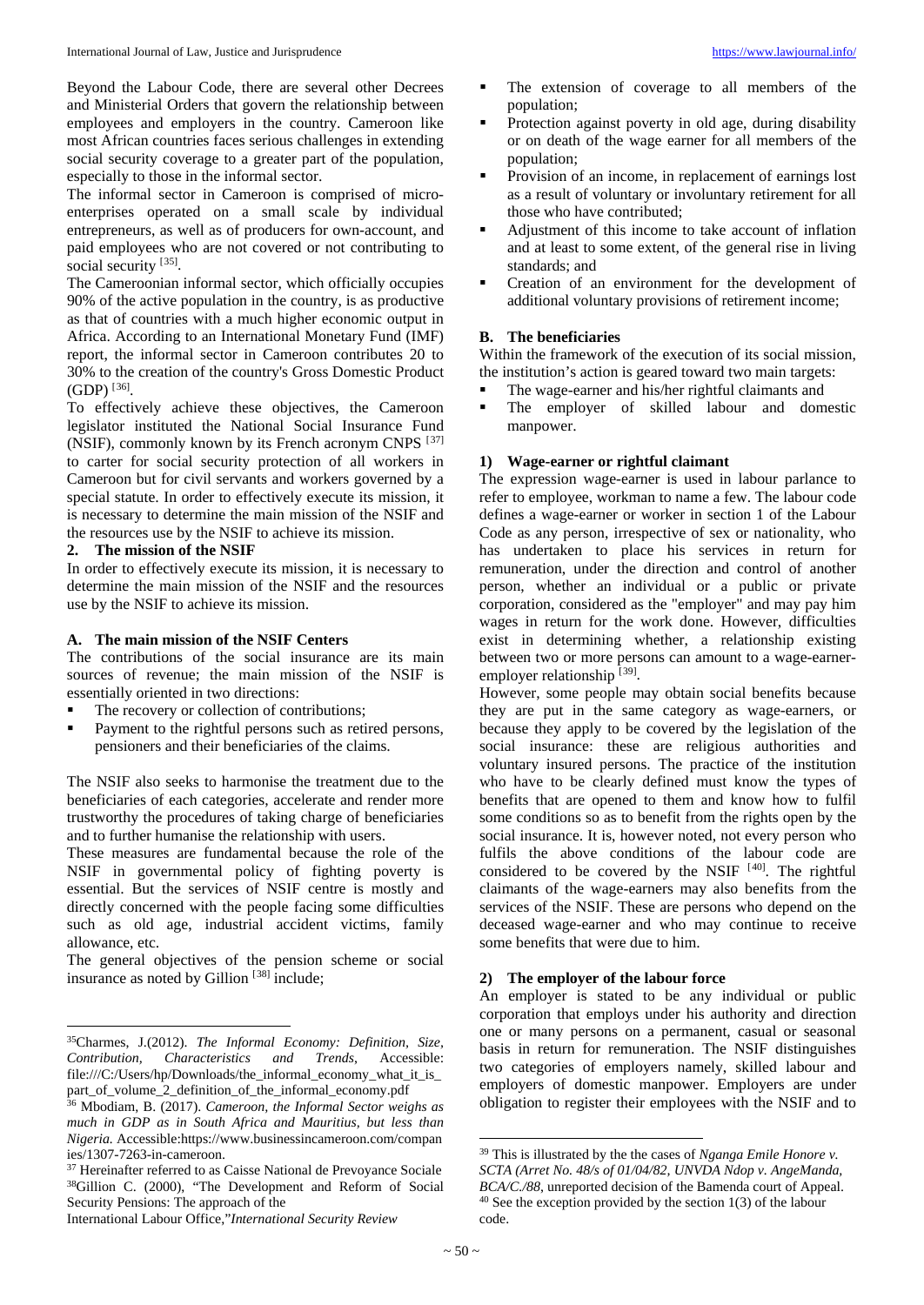offer them necessary protection for safety and health. Any employer who neglects to register an employee under is liable to a fine of 50000FRS to 500000FRS or six months imprisonment [[41](#page-5-0)].

Added to this are the specificity of the vulnerable workers which include; besides the degree of development of the different pension systems and schemes to provide income support in old age, there are a number of core social and economic functions that are usually accepted as goals and aims of pension systems. Among them the most important ones regarding inequality and welfare are to:

- Avoid or alleviate poverty in old age.
- Achieve social risk pooling and income redistribution.
- Other critical functions will also have an impact on inequality and poverty in old age depending on the way it is done, but their explicit aim is neither redistribution of income nor poverty alleviation.
- Smooth income and consumption throughout the life of individuals.
- Provide fluidity and mobility for labour force younger and older cohorts by allowing the older cohorts to retire.
- Contribute to the savings and eventually investment rates in the country. These functions are achieved by different combinations of old age income support models and pension systems.

### **3. Considering social security as a right and a need in employment**

The universal need for social security has been recognised by the world community  $[42]$  $[42]$  as a human right. Since the ILO was first set up in 1919, pursuing the achievement of social security has consistently been at the core of its mandate. The Organisation's approach to social security reflects both the status of social security in international law and its own constitutional mandate. The approach is rights-based: i.e. in order to realise the right to social security <sup>[[43](#page-5-2)]</sup>, the ILO uses international legal instruments as the starting point, the main reference and the legal basis for the recognition of the existence of this right, and seeks to anchor all assistance and policy advice in international social security standards. This makes social security to be viewed as a right and need in employment relations.

# <span id="page-5-5"></span><span id="page-5-4"></span><span id="page-5-3"></span>**1) Social security as a right in employment relation**

The international community saw the need to effectively protect this right as a basic right in the guarantee of other human rights and obligations of the old persons and to this effect offered some provisions to ensure effective protection. The right to social security is recognized as a human right in fundamental human rights instruments,

 $\overline{a}$ 

namely the Universal Declaration of Human Rights<sup>[[44](#page-5-3)]</sup>, and the International Covenant on Economic, Social and Cultural Rights (ICESCR)  $[45]$  $[45]$  $[45]$ , and enshrined as such in other international [[46](#page-5-5)] and regional legal instruments.

Within the UDHR, it expressed that, everyone, as a member of society, has the right to social security and is entitled to realisation, through national effort and international cooperation and in accordance with the organization and resources of each State, of the economic, social and cultural rights indispensable for his dignity and the free development of his personality  $[47]$  $[47]$  $[47]$ . The declaration further express that, everyone (including people suffering from vulnerabilities) has the right to a standard of living adequate for the health and well-being of himself and of his family, including food, clothing, housing and medical care and necessary social services, and the right to security in the event of unemployment, sickness, disability, widowhood, old age or other lack of livelihood in circumstances beyond his control [[48](#page-5-7)] .

However, while the Universal Declaration of Human Rights constitutes an authoritative recognition of fundamental human rights, the ICESCR is a treaty, open for signature and ratification and therefore a key instrument for giving reality to these human rights. The obligation of each State Party in the implementation of these rights is one of progressive realisation, as it undertakes, upon ratification, to take steps towards the full realisation of the relevant rights "to the maximum of its available resources", while ensuring immediate protection against discrimination [[49](#page-5-8)]. To date, 160 United Nations member States have ratified or acceded to Article 9 of the ICESCR  $[50]$  $[50]$  $[50]$  and have thus committed themselves to guarantee for everyone the right to social security within their national boundaries.

Yonder the international legal instruments of general application, the ILO is not left out in the protection of the right to social security of vulnerable. The ILO has primary responsibility, since its creation in 1919, for the realization

<span id="page-5-0"></span><sup>&</sup>lt;sup>41</sup> Article 46(2) of Law No. 77/11 of 13 July 1977.<br><sup>42</sup> Universal Declaration of Human Rights,1948

<span id="page-5-1"></span>

<span id="page-5-9"></span><span id="page-5-8"></span><span id="page-5-7"></span><span id="page-5-6"></span><span id="page-5-2"></span><sup>43</sup> Irrespective of whoever assumes the ultimate responsibility for the exercise of the human right to social security, the principal objectives nevertheless aim at: reducing income insecurity, including the eradication of poverty, and improving access to health services for all people, so as to ensure decent working and living conditions; reducing inequality and inequity; providing adequate benefits as a legal entitlement; while ensuring the absence of discrimination on the basis of nationality, ethnicity or gender; and ensuring fiscal affordability, efficiency and sustainability.

<sup>44</sup>United Nations: Universal Declaration of Human Rights, adopted and proclaimed by General Assembly Resolution 217 A (III) of 10 December 1948 (New York, 1948).

<sup>45</sup> United Nations: International Covenant on Economic, Social and Cultural Rights, adopted by General Assembly Resolution 2 200 A (XXI) of 16 December 1966 (New York, 1966).

<sup>46</sup> United Nations: Convention on the Elimination of All Forms of Discrimination against Women, adopted by General Assembly Resolution 34/180 of 18 December 1979, Articles 11(1)(e), 11(2)(b) and 14(2) (New York, 1979); Convention on the Rights of the Child, adopted by General Assembly Resolution 44/25 of 20 November 1989, Articles 26, 27(1), 27(2) and 27(4) (New York, 1989); International Convention on the Elimination of All Forms of Racial Discrimination, adopted by General Assembly Resolution 2106 (XX) of 21 December 1965, Article 5(e)(iv) (New York, 1965); International Convention on the Protection of the Rights of All Migrant Workers and Their Families, adopted by General Assembly Resolution 45/158 of 18 December 1990, Articles 27 and 54 (New York, 1990); Convention on the Rights of Persons with Disabilities, adopted by General Assembly Resolution A/RES/61/106 of 13 December 2006 (New York, 2006).

<sup>47</sup>Article 22 of the UDHR.

<sup>48</sup>Ibid, article 25.

<sup>49</sup> United Nations: International Covenant on Economic, Social and Cultural Rights, op. cit., Article 2, para. 1.

<sup>50</sup>This article 9 provides that, The States Parties to the present Covenant recognize the right of everyone to social security, including social insurance.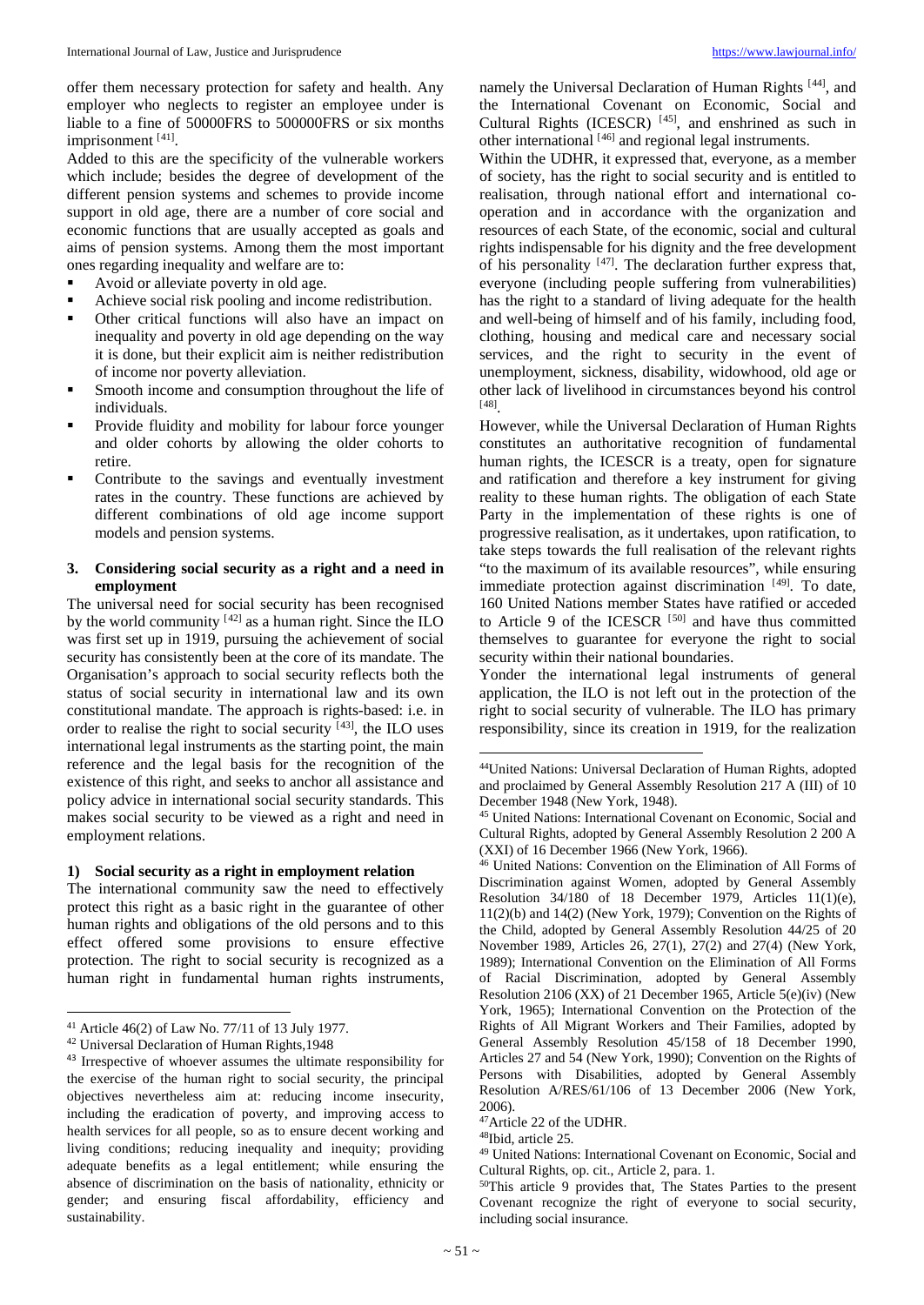of the right to social security. This mandate was reaffirmed in 1944 in the Declaration of Philadelphia and incorporated subsequently in the ILO Constitution. It explicitly recognizes the "solemn obligation of the International Labour Organization" to further among the nations of the world programmes that will achieve, inter alia, "the extension of social security measures to provide a basic income to all in need of such protection and comprehensive medical care", as well as "provision for child welfare and maternity protection", therefore extending the protection to all those in need <sup>[[51\]](#page-6-0)</sup>. The right to social security mentioned in the labour clauses of the Treaty of Versailles of 28 June 1919<sup>[[52](#page-6-1)]</sup>, including the statute of the International Labour Organisation (ILO) and in the Declaration of Philadelphia of 10 May 1944, pertaining to the aims and objectives of the ILO, became a human right with the United Nations Universal Declaration of Human Rights of 10 December 1948 and the International Covenant on Economic, Social and Cultural Rights of 16 December 1966. The International Covenant marked an important step forward in implementation of the general principles of social security [[53](#page-6-2)] .

To guarantee the social security rights of the retired persons, it is necessary to establish measures to ensure the stability of income of old persons because it serves as a guarantee to other rights like health care and contribution to the society. Nevertheless, Social protection is not only a contributing factor to economic development as discussed by International organisations such as the World Bank, but it is also a means to social stability and democratic participation by most groups in society [[54\]](#page-6-3).

With this, in many countries Cameroon inclusive, public pension systems becomes a foundation on which at least basic income security has been built. Income security at old age depends also on the availability of and access to publicly provided social services provided free or at low cost including health care and long-term care. If secure and affordable access to such services is not provided, older persons and their families are often pushed into poverty [[55\]](#page-6-4). Old-age pensions can certainly have a major impact on the livelihoods of households with an elderly person, but more widely spread benefits would be needed to have a substantial impact on the reduction of poverty for the entire population. Benefits for families with children can have an

<span id="page-6-5"></span>l

important impact on the reduction of poverty, as shown by some cash child benefit programmes in a development context. In terms of both the number of recipients and of total expenditure, the retirement pensions are undoubtedly the most important benefit provided by the Cameroon "Social Security System" [[56](#page-6-5)].

A question that begs an answer is; is social security a matter of charity or right? The possible acceptable answer view social protection as a human right, grounded in the right to social security <sup>[[57](#page-6-6)]</sup>, and enshrined in the Universal Declaration of Human Rights (1948). This means that States have an obligation, under international human rights law, to guarantee a minimum level of social protection and that all individuals hold the right to social protection.

One significant weakness of the convention is that it leave the protection, the maintaining and the establishment of persons to benefits from this social security are to be determined by the member states [[58](#page-6-7)]. The convention provides, National legislation shall provide for the maintenance of rights in course of acquisition in respect of contributory invalidity, old-age and survivors' benefits under prescribed conditions [[59\]](#page-6-8) In Cameroon, the government saw the need to ensure this protection by adopting and putting in place an institution to take into consideration the social security rights of the old person. This is in line with Convention No. 128 on invalidity, old age and survival benefits. The Convention provides, where the administration is not entrusted to an institution regulated by the public authorities or to a government department responsible to the legislature, representatives of the persons protected, shall participate in the management under prescribed conditions. National legislation may equally decide as to the participation of representatives of employers and of the public authorities in the management [[60](#page-6-9)] .

# **2) Viewing social security as a need**

The rapidly growing interconnectedness of global financial, product and labour markets poses new challenges for the maintenance or enhancement of social justice. In a world in which financial and economic crises in any region are highly contagious and their effects on labour markets and

<span id="page-6-6"></span><span id="page-6-0"></span><sup>51</sup> This was the first time in history that the world community had declared its commitment to extending social security to all. This new universality paradigm view was reflected in the Income Security Recommendation, 1944 (No. 67) and the Medical Care Recommendation, 1944 (No. 69). These two Recommendations paved the way for the formulation of social security as a human right in the Universal Declaration of Human Rights and, some years later, in the ICESCR.

<span id="page-6-7"></span><span id="page-6-1"></span><sup>&</sup>lt;sup>52</sup>Part XIII of the Treaty of Versailles of 28 June 1919, the founding document of the International Labour Organisation (ILO).

<span id="page-6-2"></span><sup>53</sup>Heredero A. G. (2007), "Social security as a human right: The protection afforded by the European Convention on Human Rights," *Human rights files*, No. 23, Council of Europe Publishing, F-67075 Strasbourg Cedex, p.1.

<span id="page-6-3"></span><sup>54</sup>World Bank (2000), Pension and Social Security in Sub Saharan Africa. Washington D.C.

<span id="page-6-4"></span><sup>55</sup>Social protection for older persons: key policy trends and statistics / International Labour Office, Social

<span id="page-6-9"></span><span id="page-6-8"></span>Protection Department. - Geneva: ILO, 2014 (Social protection policy paper; No. 11, p. 1; ISSN: 1020-9581; 1020-959X.

<sup>56</sup> Jutting, J. (2000), "Social Security Systems in Low-Income Countries: Concepts, Constraints and the Need for Cooperation", *International Social Security Review*, 53, pp. 3-24. http://dx.doi.org/10.1111/1468-246X.00102.

<sup>&</sup>lt;sup>57</sup> The terms social protection and social security are often used interchangeably and covers both social assistance and social insurance. See for example ILO, World Social Protection Report 2017–19 (Geneva, 2017).

<sup>58</sup> In Cameroon, social security was introduced after the Second World War (1939-1945). First, we had the Expatriate Family allowances Clearing Fund. Sometimes later, it was transmitted to the Family Allowances Clearing Fund that becomes the National Social Insurance Fund in 1967. It only paid family benefits. In 1969, Law n° 69/LF/18 of November 10th, 1969, introducing a plan of Old-age Pension Insurance, of Invalidity and Decease. That law consecrated the birth of the old-age branch in Cameroon. But, it is only from July 1<sup>st</sup>, 1974 that the said law was enforced, following the signature of Decree n° 74/733 of August 19<sup>th</sup>, 1974 related to its implementation. The first allocations paid by the National Social Insurance Fund took effect on July 1, 1976.

<sup>59</sup>Article 30 of the Invalidity, Old-Age and Survivors' Benefits Convention, 1967 (No. 128). <sup>60</sup> Ibid, article 36.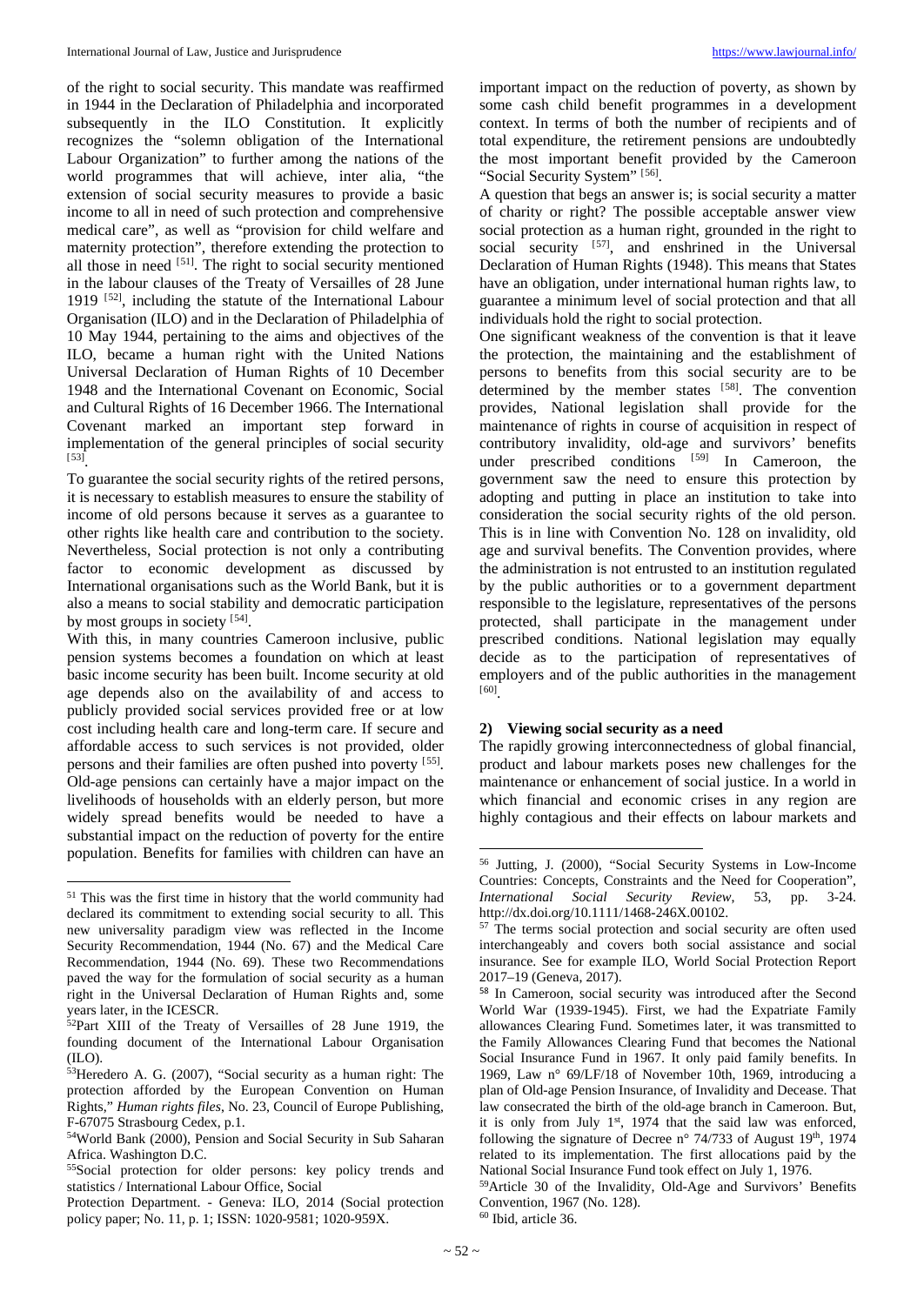social welfare spread rapidly, the capacity of individuals to cope alone with economic risks is less effective than before. The global social risks associated with pandemics and the expected effects of climate change have a similar impact on the levels of individual social security. National social security systems need to be stronger than ever to neutralise additional systemic global risks. The risks and opportunities inherent in globalization require effective social security.

# **4. The liberal conditions of accessing social security in Cameroon**

The social insurance system in Cameroon is founded on two main schemes based on compulsory social contributions: State pension scheme which covers the public service workers and state agents and National Social insurance fund (NSIF) Scheme which covers workers in the private and Para public sector who must be enrolled in NSIF by their employers. The National Social Insurance Fund operates pension insurance for old age, invalidity and death for all workers covered by article  $1^{[61]}$  $1^{[61]}$  $1^{[61]}$  of the Labour code who are working in Cameroon under the direction and authority of an individual or corporate body, public or private, considered as being an employer. However, the substantial protection deals with the conditions to be eligible for entitlement and the procedural requirements for entitlement.

## **1) Eligibility Conditions to be fulfilled**

The eligibility conditions are the *sine quo non* conditions to be fulfilled before a person can be entitled to benefits from social insurance pension. But as a general condition, any claimant for any benefit under the various old age schemes must have ceased all employment and must be affiliated and registered to the NSIF. The ILO labour convention on social security also provides for the general conditions which are taken over by the national legislations.

### **a) The general conditions of affiliation and registration**

In accordance with the decree implementing the law on social insurance <sup>[[62\]](#page-7-1)</sup>, not every persons employed in Cameroon are considered to be subject to the social insurance law in Cameroon. This brings in the principle of affiliation as condition to be entitled to benefits and subsequently buttressed by registration into the NSIF.

# **b) Mandatory condition of affiliation and registration**

The decree provides that, only workers as provided by article 1 of the labour code of Cameroon are considered subject to the social insurance plan and must be affiliated to the National Social Insurance Fund [[63\]](#page-7-2). As stipulated by the

 $\overline{\phantom{a}}$ 

decree implementing the law on social insurance <sup>[[64\]](#page-7-3)</sup>, every worker authorised to conduct a professional development course in Cameroon or abroad remains subject to the pension insurance scheme. The contributions due during the probationary period shall be paid in the ordinary conditions by the employer, if he continues to support the salary of the worker [[65](#page-7-4)].

If the worker concerned has a grant from the state, a professional organisation or any other organisation, and if, at the end of his training, he returns to work with his employer, the latter shall pay retroactively all employer and workers contributions related to the probationary period. These contributions are calculated based on the last monthly salary received by the worker before his admission to the course. If the worker does not return to his previous job, he is admitted to discharge himself from all contributions to validate the training period [[66\]](#page-7-5).

The law goes ahead to provide for instances of persons who are not covered by the labour code or any public service regulations or special instrument to voluntarily contribute and affiliate to NSIF  $[67]$  $[67]$ . In this case, the contribution is totally dependent on them. In such circumstances, any person wishing to benefit from the voluntary membership option need to apply to this effect to the National Social Insurance Fund within six months following the date on which he ceased to be eligible to liability conditions [[68\]](#page-7-7). Affiliation to voluntary insurance takes effect on the first day of the calendar month following that in which the application is submitted. However, the insured may request that affiliation takes effect on the first day following the date on which he ceased to fulfil the terms of coverage. Voluntary insured may demand the termination of his insurance by registered letter addressed to the National Social Insurance Fund. Cancellation shall take effect from the first day of the calendar month [[69\]](#page-7-2).

# **2) The liberal condition of registration**

The National Social Insurance Fund registers workers subject to pensions insurance. The registration application is made by the employer at the latest within eight days of the month of hiring in favour of a worker who has not been previously registered. After the registration, is assigned to each worker an insurance number for easy identification and its relations with the Fund  $[70]$  $[70]$ . All workers, who are subject to this insurance, must be affiliated by the employer and registered by the NSIF. After that, we can see that the NSIF covers practically all the social contributions, almost all the workers find their social security contributions collected. However very few find their old age pension paid after the

<span id="page-7-0"></span><sup>61</sup> This law shall govern labour relations between wage-earners and employers as well as between employers and apprentices under their supervision.

<sup>(3)</sup> This law shall not apply to staff governed by:

<span id="page-7-3"></span><sup>-</sup> the General Rules and Regulations of the Public Service;

<sup>-</sup> the Rules and Regulations governing the Judicial and Legal Service;

<span id="page-7-4"></span><sup>-</sup> the General Rules and Regulations governing Servicemen;

<span id="page-7-5"></span><sup>-</sup> the Special Rules and Regulations of the National Security;

<span id="page-7-7"></span><span id="page-7-6"></span><sup>-</sup> the Special Rules and Regulations of Prison Administration Civil Servants;

<sup>-</sup> the special provisions applicable to auxiliary staff.

<span id="page-7-1"></span><sup>62</sup> Decree No. 2014/23/77/PM of 13 August 2014

<span id="page-7-8"></span><span id="page-7-2"></span><sup>63</sup>See also article of the Law on social insurance which provides thus, "Are subject to the pension scheme established by this Act,

all workers referred to in Article I of the Labor Code, carrying on business in Cameroon under the direction and authority of another natural or legal person, public or private, at a remuneration which they derive their normal livelihoods."

<sup>64</sup>Decree n° 74-733 of August 19th, 1974 laying down the application of Law n° 69-LF-18 of November 10th, 1969 establishing an old age, invalidity and death insurance.<br><sup>65</sup> Ibid, article 3(2).

 $66$  Ibid, article 3(3).

<sup>67</sup> Article 3 new (Law No. 84-007 of July 4th, 1984).

<sup>68</sup>Article 4 of Decree n° 74-733 of August 19th, 1974 laying down the application of Law n° 69-LF-18 of November 10th, 1969 establishing an old age, invalidity and death insurance. 69Ibid.

<sup>70</sup>Ibid, article 5.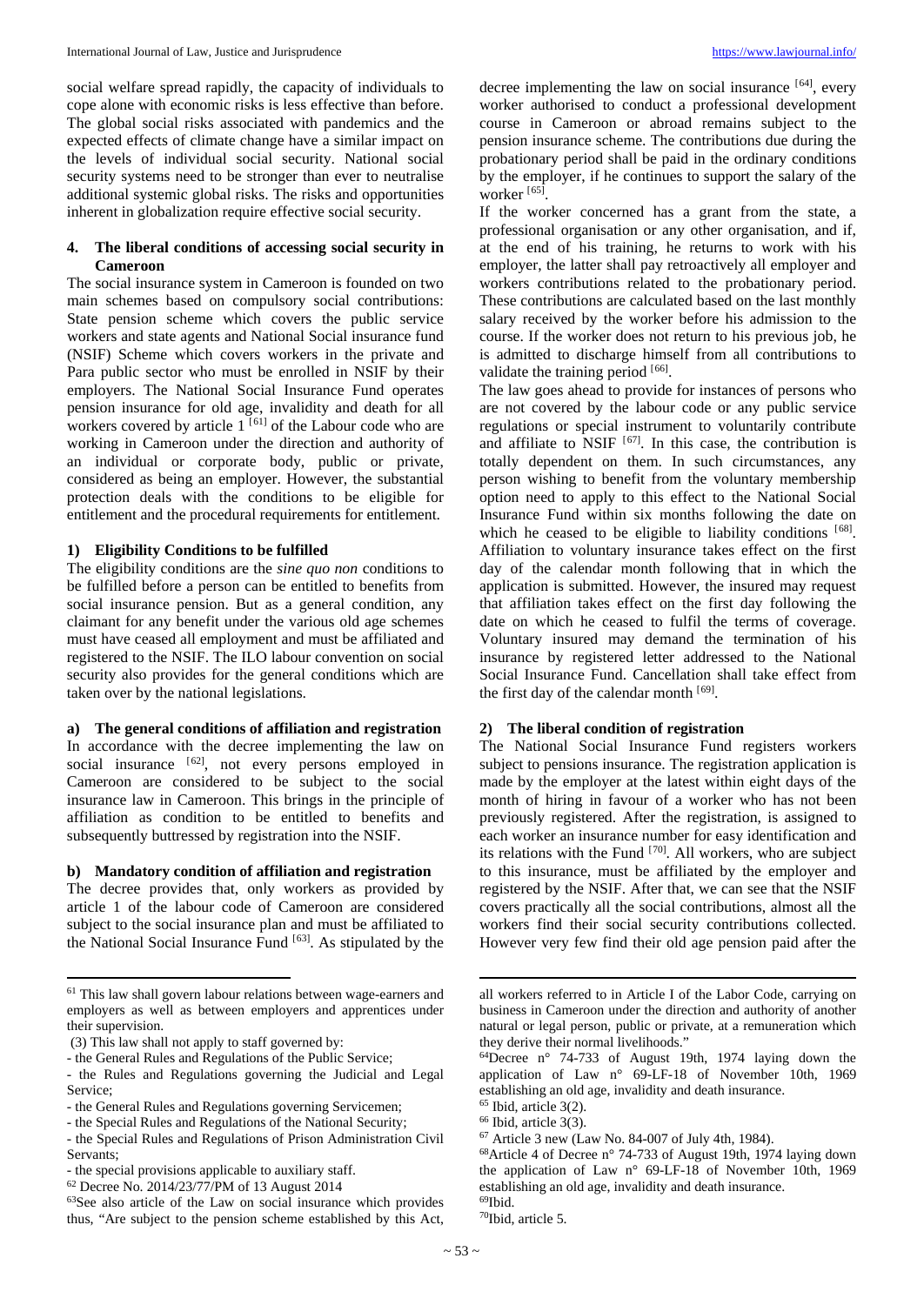occurrence of a disaster. Thus, the work of the NSIF has remained partial and predisposes to a violation of the right to remuneration. For instance, in Menoua it has be note that for some years pensioners have not received their old age pension due to some reasons [[71](#page-8-0)].

Where the employer fails to have satisfied the obligation, registration can be performed by the National Social Insurance Fund, either on his own initiative or at the request of inspector of Labour and Social Welfare of the spring, or that of the insured <sup>[[72\]](#page-8-1)</sup>. The National Social Insurance Fund shall issue to each registered person an insurance booklet that records the essential information related to periods of employment. When hiring a worker already registered, it must submit its insurance book to the employer, mentions his hiring date, name, or the name of his company and his number of contributory service. When the worker leaves, the employer states on the insurance booklet the date of termination. It is forbidden to put any other annotation on the insurance booklet and, in particular, to make assessments on the worker. The information provided on the insurance booklets are certified by affixing the signature, and possibly the buffer or ink stamp of the employer or his agent [[73](#page-8-2)].

According to article  $8^{[74]}$  $8^{[74]}$  $8^{[74]}$ , in case of loss or damage of the insurance booklet, there is a duplicate set of the same number. The reconstitution of the worker's employment periods is done in the light of work certificates and individual account held by the Fund. In case of contradiction, the entries given on the individual account are authentic. When an insurance booklet has been fully utilized, he is established a new bearing the same number as the previous. Within the eight days of hiring the employee, the employer shall submit to the National Social Insurance Fund a notice of hiring indicating the identity of the worker, his insurance beneficiary number eventually, and the date of entry into business. The employer must notify the Fund in the same period of the termination of the worker. The national Social Insurance Fund fixes models of application for registration, insurance booklet, engagement and termination notice, and affiliation demand for voluntary insurance as well as the list of supporting documents in support of applications for registration.

## **5. Challenges for obtaining effective social security for the vulnerable workers**

Pension systems confront three distinct problems, with different relevance and combinations depending on the region, level of development and stage of the demographic transition. In many parts of the world pension systems remain narrow in scope [[75\]](#page-8-4) with huge problems of coverage.

As societies age, this will create a large group of vulnerable people in the elderly population. A second problem is that of sufficiency of the entitlements. While population coverage may be larger, in some cases such coverage is of dismal quality and pension values are absolutely inadequate to provide reasonable social protection in old age. Finally, many pension systems face actuarial and financial sustainability issues, requiring large transfers from general revenue and placing a heavy burden through taxes and social security contributions on the active population. As new cohorts become smaller and the elderly population increases, these problems will become more acute [[76\]](#page-8-5). However, there are certain problems or challenges which are specific to the Cameroonian Social security system.

### **1) Administrative challenges**

Social security schemes in Africa in general and Cameroon in particular also face administrative challenges. Often at times, political interference and bureaucracy have rendered schemes inefficient to meet the needs of scheme members. Improving administrative performance has also been difficult to meet. Meanwhile, cost reduction and good record keeping are at the core of providing better services and eliminating the opportunities for corrupt behaviour, but many schemes struggle to meet these standards [[77\]](#page-8-6).

Elderly pensioners and non-pensioners rely on public institutions for service delivery to enhance their well-being. Pension processing and administrative bottlenecks have proven onerous for recipients, increasing poverty. Whatever pittance is received remains vital in ensuring sustenance. Elderly persons drawing a pension recount the nightmare and trauma of processing payments. Although Cameroon's government recently introduced up-front payments to the point where entitlements are finally processed, such delays in pension payments are detrimental to well-being. The vast majority without pensions are worst off as access to pensions represents a direct means of income. With limited and indirect access to pensions, women's vulnerability is evident, as they constitute a small number of pensioners and indirect beneficiaries. As widows, some may draw on a widow's allowance.

### **2) Limited benefits**

Apart from low coverage, pension schemes in social insurance scheme in Cameroon tend to offer very limited benefits to those who are covered. Out of the 9 benefits stipulated in ILO Convention 102, most schemes in Africa offer only three benefits: survivor, disability and old age pension. Most Anglophone African countries provide only old age pension and related invalidity and survivors' benefits. Benefits in Francophone African countries expand beyond old age to include work injury, family and child benefits. Most of the schemes also pay very low pensions, making it difficult for pensioners to adequately smooth their consumption and protect themselves and their families from the risk of poverty.

<span id="page-8-0"></span>l 71Jiope P. (2011), La Caisse Nationale de Prevoyance Sociale et le Droit a la Pension de Retraite: le cas du Departement de la Menoua, Masters Dissertation, Uninversity of Dschang.<br><sup>72</sup> Ibid. article 6.

<span id="page-8-1"></span>

<span id="page-8-3"></span><span id="page-8-2"></span><sup>&</sup>lt;sup>73</sup> Ibid, article 7.<br><sup>74</sup>Article 4 of Decree n° 74-733 of August 19th, 1974 laying down the modalities for the application of Law n° 69-LF-18 of November 10th, 1969 establishing an old age, invalidity and death insurance.

<span id="page-8-6"></span><span id="page-8-5"></span><span id="page-8-4"></span><sup>75</sup> Many systems are designed only to cover civil servants and certain privileged categories of workers. Others, while broader, exclude certain categories such as rural workers and domestic workers. Still while some are formally open to all workers who contribute, informality and the requirements in terms of

contribution render formality unreal, with many workers who will never reach eligibility.

<sup>76</sup>Filgueira F. &Manzi P. (2017), Pension and income transfers for old age Inter- and intra-generational distribution in comparative

 $^{77}$ Barbone, L. & Sanchez B. L. (1999), Pensions and Social Security in Sub-Saharan Africa: Issues and Options. African Region Working Paper Series No.4, Washington DC: World Bank.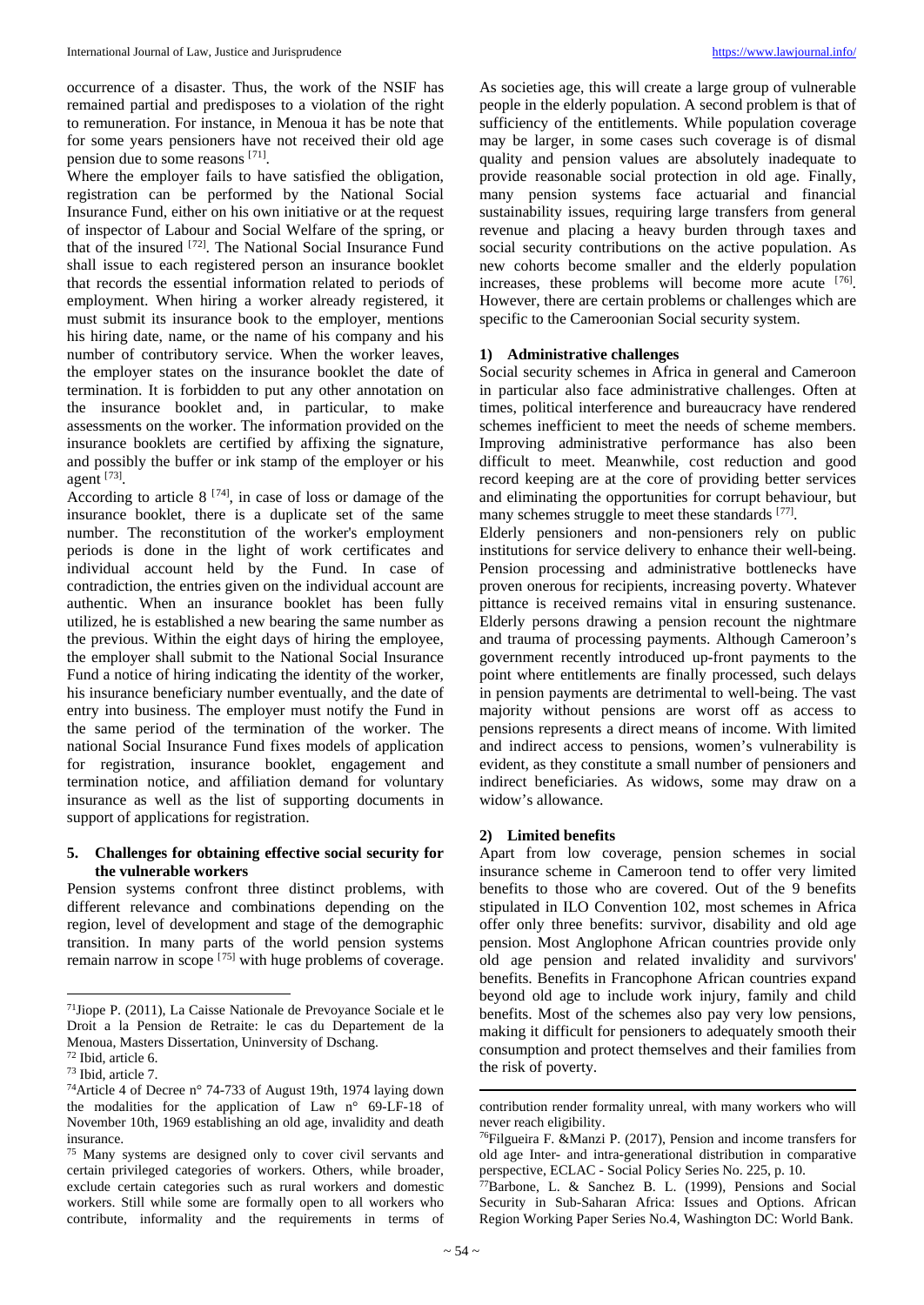# **6. Ameliorating the institutional measures in the protection of the social security rights of the vulnerable persons**

### **1) Institutional solidification**

Institution strengthening according to Omokaro [[78\]](#page-9-0) is "the reinforcement of capacity or ability of institutions to understand issues, set objectives and achieve set goals, the establishment and bolstering of frameworks to enable optimal and sustainable performance of functions; elimination of weaknesses in networks and consolidation of partnerships and collaborations. The task of the institutions should also include key decision-making structures such as legislature and judiciary. Covering the third sector are nongovernmental organizations (NGOs); civil society made up of unions, mutual societies, village development associations, social clubs, faith-based organisations, *njangis*, and welfare groups whose mandate and remit is to improve welfare and well-being of the elderly.

Enhancing the institutional capacity of developing countries to better manage their macroeconomic and social sector policies is crucially important in driving functional policy for the elderly. Paragraph 61 of the Madrid International Plan of Action on Ageing <sup>[[79\]](#page-9-1)</sup>, underscores the growing need for care, and treatment of an aging population requires adequate policies. The absence of such policies can cause major cost increases. Policies that promote lifelong health, including health promotion and disease prevention, assistive technology, rehabilitative care when indicated, mental health services, promotion of healthy lifestyles and supportive environments, can reduce disability associated with old age and effect budgetary savings. Without the ability to build robust institutions and manage policy processes, "poor countries often cannot absorb external resources, whether in the form of financial flows, technical expertise, or global public goods"<sup>[[80](#page-9-2)]</sup>. Proponents and critics of development assistance level the blame at weak institutions. As Birdsall, Graham, and Sabott [[81\]](#page-9-3), posit, "institution building' is a catch-all concept that encompasses a wide variety of goals that have always been at the core of overcoming underdevelopment." "These goals include enhancing governance, which includes the making and enforcing of rules and laws; improving public administrative and regulatory systems, provision of public services, such as water and roads; and more efficient and equitable provision of public goods and services, which range from defense to education and health." In Cameroon as elsewhere in many African countries, poor administrative structures, corruption, limited resources, and political instability have undermined social security systems.

l

### **2) Improvement of the limited persons covered by the NSIF**

Symptomatic of rhetoric that permeates the formulation of a social security policy framework for Cameroon are utterances of former minister of Labour and Social Security, Robert Nkili<sup>[[82](#page-9-4)]</sup>. In a 2008 meeting with the committee in charge of the modernisation of Cameroon's social security, he disclosed that a reformulation of Cameroon's social security system would include farmers. In a report by Africa Press Agency, Nkili is quoted: It is unacceptable that as much as 90 percent of the country's population remains uncovered by the social security scheme  $[83]$  $[83]$ . The modernisation of the social security would give farmers and other stakeholders of the informal sector, who also contribute enormously to the development of the nation, the opportunity to pay in social dues and benefit from the scheme at retirement. The 10 percent of Cameroonians registered with the National Social Insurance Fund (NSIF) are dominantly civil servants [[84\]](#page-9-3).

The minister recalled that when his ministry was created in 2004, the government directive and the 2005 "text of application" gave the minister the responsibility of conceiving and applying a national social security policy. In the wake of its assigned mission, in line with a Prime Ministerial decision, the ministry authorised the deployment of committee members with the task of examining, analysing, and validating work conducted by a pilot committee charged with the rehabilitation of National Social Insurance Fund (NSIF) and the general reform of social security. Thus the National Social Insurance Fund should modernise the social security scheme in order to make these retired persons feel protected especially when they are sick, their hospital bills should be paid from the scheme.

The new approach will consist of maintaining the current structure, while making extensions to the informal sector or to farmers, but also modernising the current service to civil servants. For Robert Nkili, "social security must now go to the Cameroonians who participate in national development, not only the privileged 10 percent who are in offices" [[85\]](#page-9-5). Despite the attempts, existing institutional policy concerning support and protection for the elderly in Cameroon nevertheless remains sketchy and inadequate.

#### **Conclusion**

Social protection plays a particularly important role in realising the human right to social security for vulnerable workers/persons, in ensuring income security and access to essential services including health and care services in a way that promotes their rights and dignity. The rapidly growing interconnectedness of global financial, product and labour markets increases the need for social security. In a world in which financial and economic fluctuations spread rapidly, with an immediate effect on labour markets and social welfare, the capacity of individuals to cope alone with economic risks is even more limited than before. The global social risks associated with pandemics and the expected

<span id="page-9-0"></span><sup>78</sup>Omokaro E. (2013), "Creating Sustainable Framework for Combating Elder Abuse through Human Resource Development, Institutions' Strengthening and Research: Case of Nigeria." Paper presented at the IFA International Workshop on Ageing and Age Friendly Environment, Yaoundé, Cameroon. May 27-28. P.4.

<span id="page-9-4"></span><span id="page-9-1"></span><sup>79</sup>United Nations (2003), "Madrid International Plan of Action on Ageing."United Nations Department of Economic and Social Affairs.

<span id="page-9-2"></span><sup>80</sup> Graham C.(2002) "Strengthening Institutional Capacity in Poor Countries: Shoring Up Institutions, Reducing Global Poverty," Brookings Policy Brief Series.

<span id="page-9-5"></span><span id="page-9-3"></span><sup>81</sup>Birdsall N., Graham C., &Sabott R. (1998), Beyond Tradeoffs: Market Reforms and Equitable Growth Latin America—Part 3. New York: Brookings Institution Press, p.321.

<sup>82</sup> Africa Press Agency (2009), "Social Affairs Reform Almost Complete in Cameroon." African Press Reform.

<sup>83</sup>Che Fonchingong C. (2014), Firming Up Institutional Policy for Deprived Elderly in Cameroon, *Politics & Policy*, Volume 42, No. 6, pp. 948-980.

<sup>84</sup>Africa Press Agency (2009), "Social Affairs Reform Almost Complete in Cameroon." African Press Reform. <sup>85</sup> Ibid.